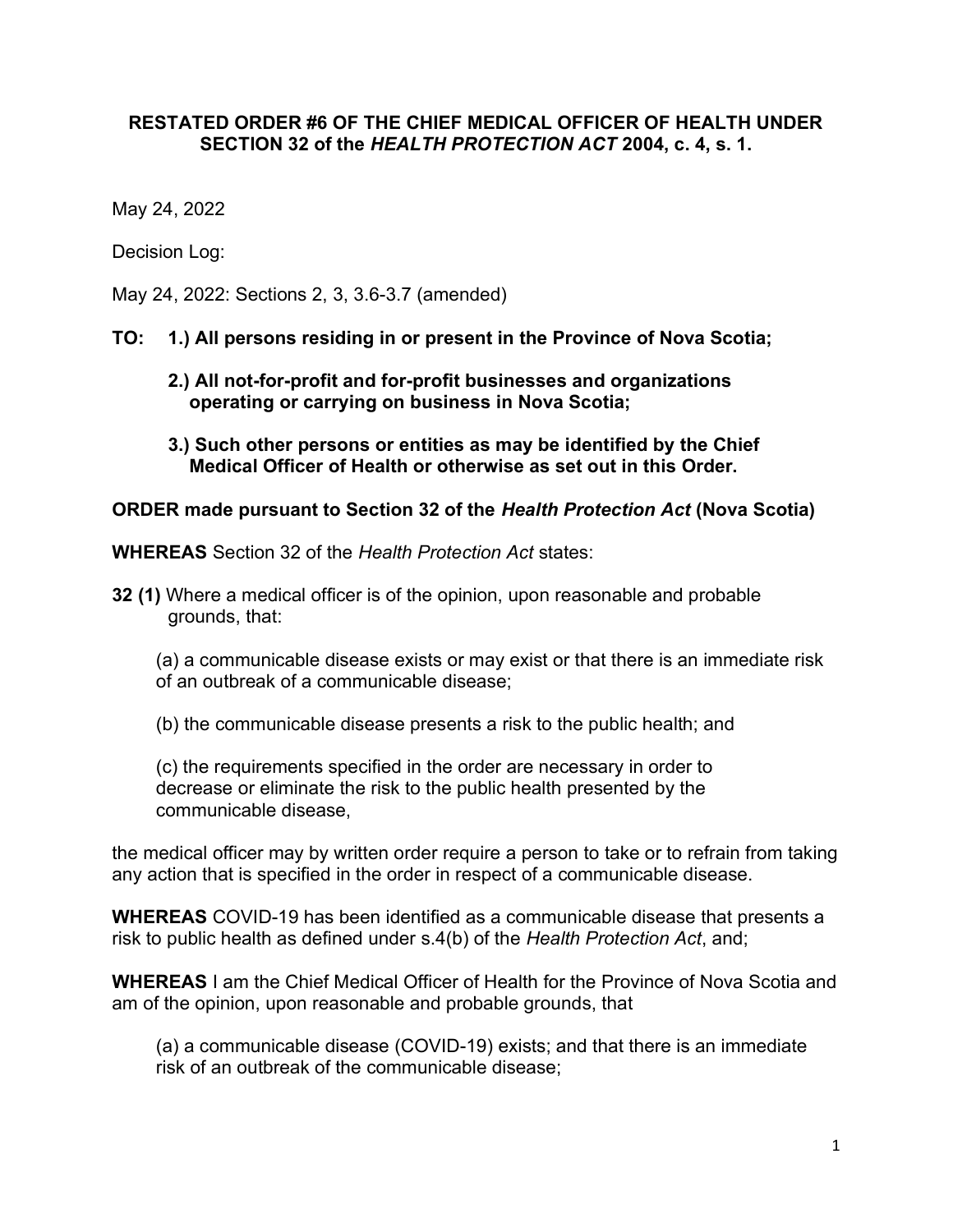(b) the communicable disease presents a risk to the public health; and

(c) the requirements specified in the order are necessary to decrease or eliminate the risk to the public health presented by the communicable disease, and;

WHEREAS as the Chief Medical Officer of Health, I have determined it necessary to issue this Order to the Class of Persons to decrease the risk to public health presented by COVID-19.

## Please be advised that:

I, Dr. Robert Strang, Chief Medical Officer of Health, **order** the following:

## PART I **DEFINITIONS**

#### 1. In this Order,

"Adult Day Program" means a planned program of activities in a professional care setting designed for older adults or persons with disabilities who require supervision during the day, or those who are isolated and lonely. Adult day care centers enable seniors and persons with disabilities to socialize and enjoy planned activities in a group setting, while still receiving needed health services. At the same time, they offer family caregivers respite from caregiving duties while knowing that their loved one is in a safe place.

"fully vaccinated" means receipt of 1 dose of a vaccine authorized as a 1 dose vaccine series such as Janssen plus 14 days, or 2 doses of a vaccine authorized as a 2 dose vaccine series such as Pfizer, Moderna or AstraZeneca plus 14 days (mixed series acceptable), a complete series of any other World Health Organization authorized series of COVID-19 vaccine such as Covaxin, Sinopharm or Sinovac plus 14 days, or a single dose of a WHO authorized vaccine and a single dose of a Health Canada authorized vaccine plus 14 days.

"health care workers" means individuals who provide health care or support services, such as nurses, physicians, dentists, paramedics, allied health professionals, unregulated healthcare providers, clinical instructors and students, volunteers, and housekeeping staff in health care settings, pharmacists, pharmacy technicians, pharmacy interns and pharmacy students.

"health care settings" means all hospitals as defined by the Hospitals Act; long-term care facilities licensed under the Homes for Special Care Act; privately-operated care facilities for seniors, along with independent or assisted living services for seniors; homes licensed by the Minister of Community Services under the Homes for Special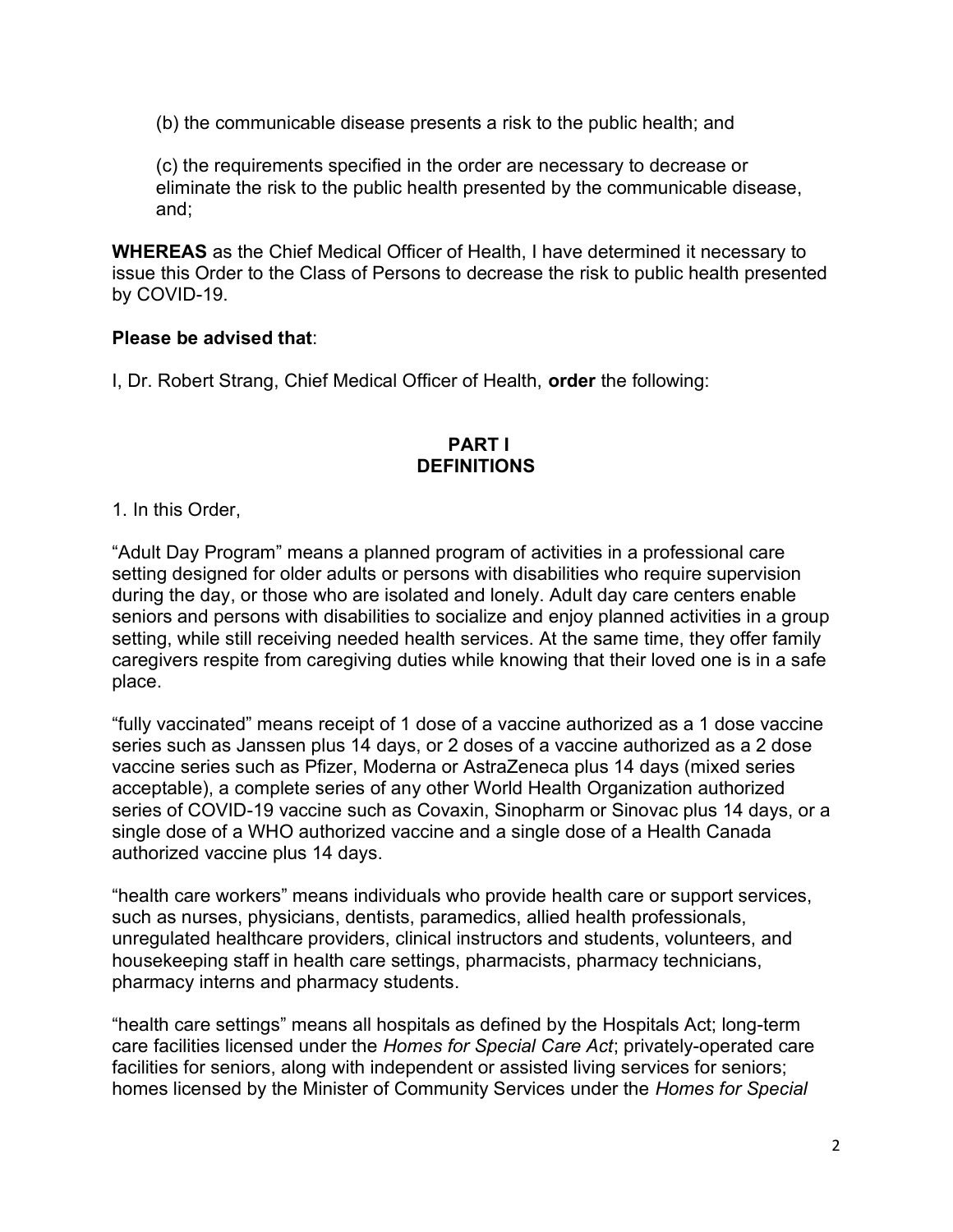Care Act; health authority as defined in the Health Authorities Act; home care agency funded under the Homemaker Services Act; privately-operated home care services and agencies; emergency health services, ambulance services and communications centre as defined in the Emergency Health Services Act; and organizations primarily funded by the Minister of Community Services that provide residential placements and supervision to, including participants of the Disability Support Program (Temporary Shelter Arrangements, Independent Living Support and Supervised Apartments) and Children and youth in the care of the Minister of Community Services under the Children and Family Services Act; physicians providing care in the community, including family, pediatricians and other specialists; and pharmacies and pharmacy immunization clinics.

"household contact" means an individual who has been exposed to a person diagnosed with COVID-19 and was living in the same household as the diagnosed person during the diagnosed person's infectious period, regardless of their ability to effectively isolate away from the diagnosed person.

"mask" means a commercial medical or non-medical mask or a home-made mask made as per the PHAC instructions located at: https://www.canada.ca/en/publichealth/services/diseases/2019-novel-coronavirus-infection/prevention-risks/sew-no-sewinstructions-non-medical-masks-face-coverings.html, that covers the nose and mouth.

"organization" means:

 (a) a public body, body corporate, society, company, firm, partnership, trade union or municipality, or

- (b) an association of persons that:
	- (i) is created for a common purpose,
	- (ii) has an operational structure, and
	- (iii) holds itself out to the public as an association of persons.

"self-isolate" means the requirement of any person who has COVID-19 to remain separate from others in such places and under such conditions to prevent or limit the direct or indirect transmission of COVID-19.

"self-quarantine" means the requirement of any person who has been exposed or may have been exposed to COVID-19 during its period of communicability to restrict that person's activities in order to prevent disease transmission during the incubation period for this disease.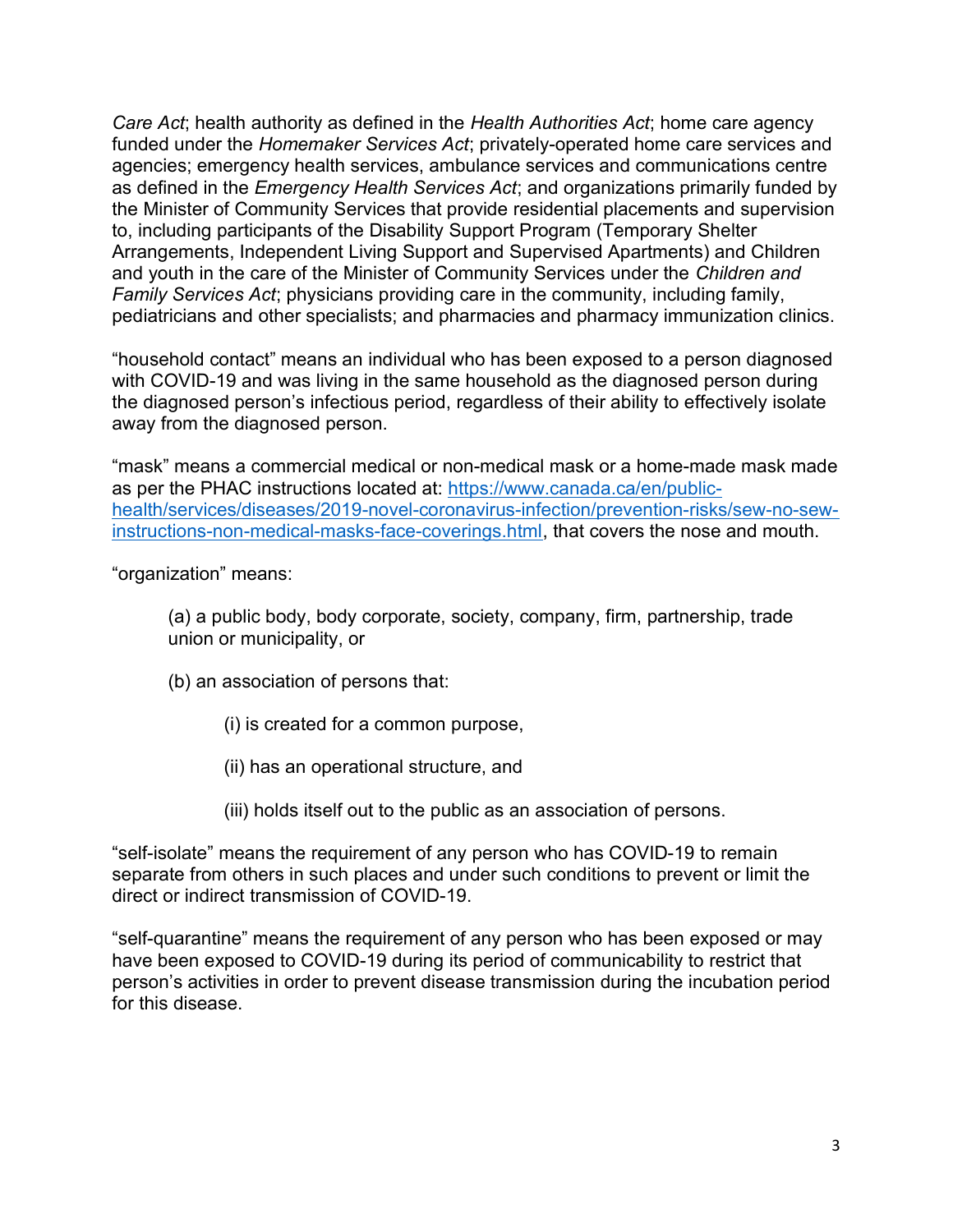## PART II ISOLATION AND QUARANTINE REQUIREMENTS

2. Effective 12:01a.m. May 24, 2022 the following requirements apply to all persons residing in or present in Nova Scotia:

(a) persons diagnosed with COVID-19:

 (i) if symptomatic, must self-isolate on the first day of symptoms, and continuing thereafter for 7 consecutive days or as directed by a Medical Officer of Health; or

(ii) if asymptomatic, must self-isolate on the first day of positive diagnosis of COVID-19, and continuing thereafter for 7 consecutive days following positive diagnosis or as directed by a Medical Officer of Health; and

(iii) may leave self-isolation after 7 consecutive days if they do not have symptoms or their symptoms are improving (including no fever for at least 24 hours),

(b) symptomatic persons who are identified as a household close contact of a person who has been diagnosed with COVID-19:

(i) must self-quarantine immediately;

 (ii) must get tested for COVID-19 immediately and repeat testing 72 hours from the diagnosed person's specimen collection date for testing; and

 (iii) may exit self-quarantine if they have received negative COVID-19 test result(s) in accordance with Public Health Guidelines and their symptoms are improving (including no fever for at least 24 hours),

but

and

 (iv) who do not get tested for COVID-19 must self-quarantine for 7 consecutive days from the date of their own symptom onset; and

(v) may exit quarantine on the  $8<sup>th</sup>$  day if they are asymptomatic, or their symptoms are improving (including no fever for at least 24 hours),

(c) asymptomatic persons who are identified as a household close contact of a person who have been diagnosed with COVID-19:

(i) are not required to self-quarantine;

but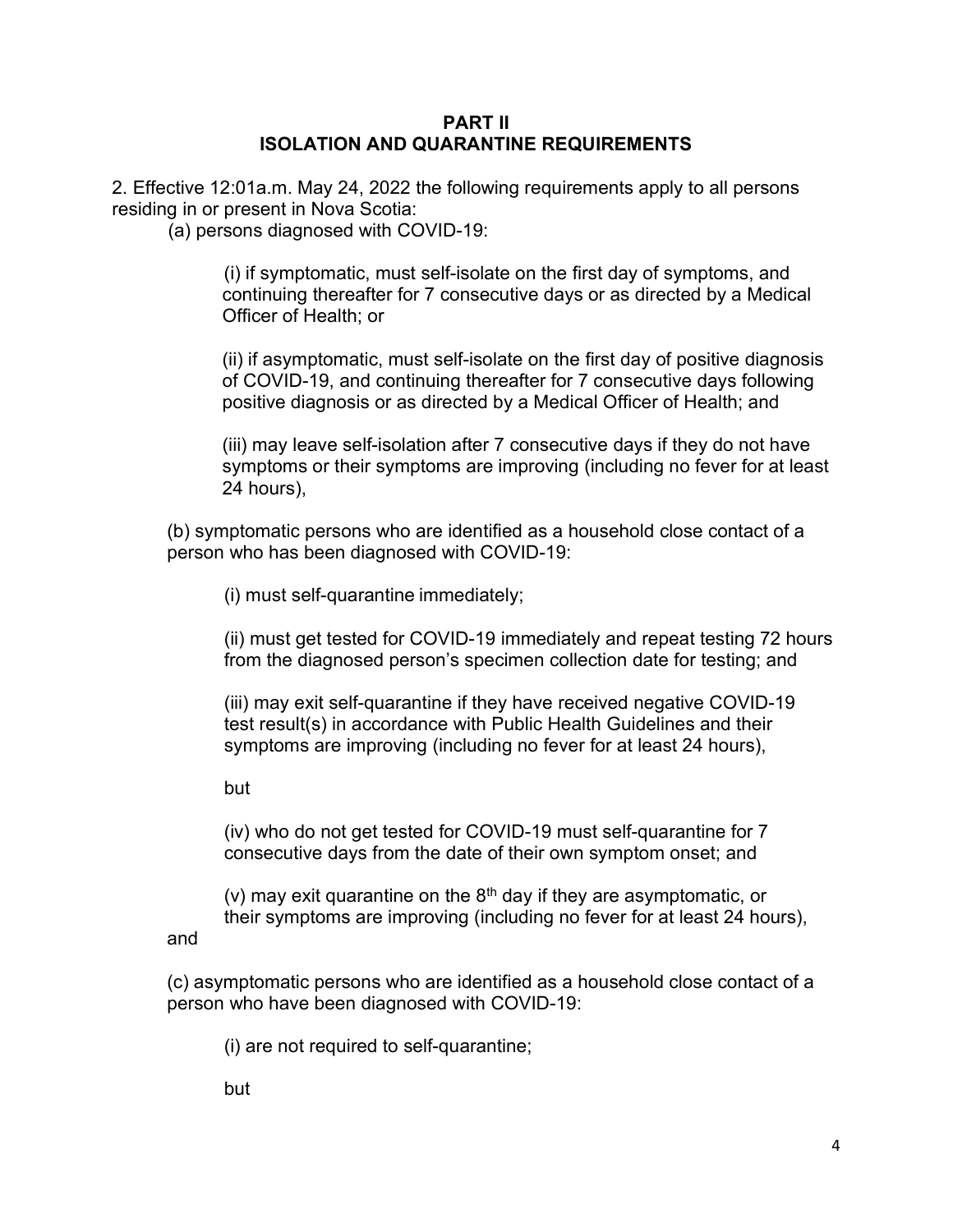(ii) are recommended to get tested for COVID-19 72 hours from the diagnosed person's specimen collection date for testing.

2.1 Those persons required to self-quarantine or self-isolate in accordance with sections  $2(a)$  and  $(b)$ :

 (a) must, during their period of self-quarantine or self-isolation, conduct themselves in such a manner as not to in any way expose any other person to infection or potential infection from COVID-19; and

 (b) must remain in their residence or residence grounds and otherwise remove themselves from the presence of others in public while they may be infectious during the quarantine or isolation period, so that all precautions necessary to protect others are in place. Specifically, such persons must not enter any buildings, public transportation, or other enclosed spaces (other than their residence) where other people are present;

 (c) must follow all infection control instructions given to them on the Government of Nova Scotia's website, at: https://novascotia.ca/coronavirus/, or given to them by Telehealth 811 staff, public health staff or any other staff of a healthcare facility to which they may seek or receive treatment; and

 (d) after the mandatory period of self-quarantine or self-isolation period has lapsed, they may cease self-isolation or self-quarantine if they do not exhibit symptoms of COVID-19.

2.2 Notwithstanding:

 (a) sections 2(a) and (b), persons who are required to self-isolate or self quarantine may leave their residence to seek medical attention or to undergo COVID-19 testing as directed by a Medical Officer of Health; and

 (b) sections 2 (a) and (b) persons who are required to self-isolate or self quarantine may leave their residence for 1 outing per day for outdoor exercise within walking/running distance of their home or isolation site for a maximum of 1 hour. During this period they are not permitted to enter indoor public or private spaces (except to access urgent medical care or COVID-19 testing), must maintain 2 metres (6 feet) physical distance from others at all times, and must wear a mask if distance cannot be maintained.

## PART III LONG TERM CARE FACILITIES, HIGH RISK SETTINGS AND OTHER VULNERABLE POPULATIONS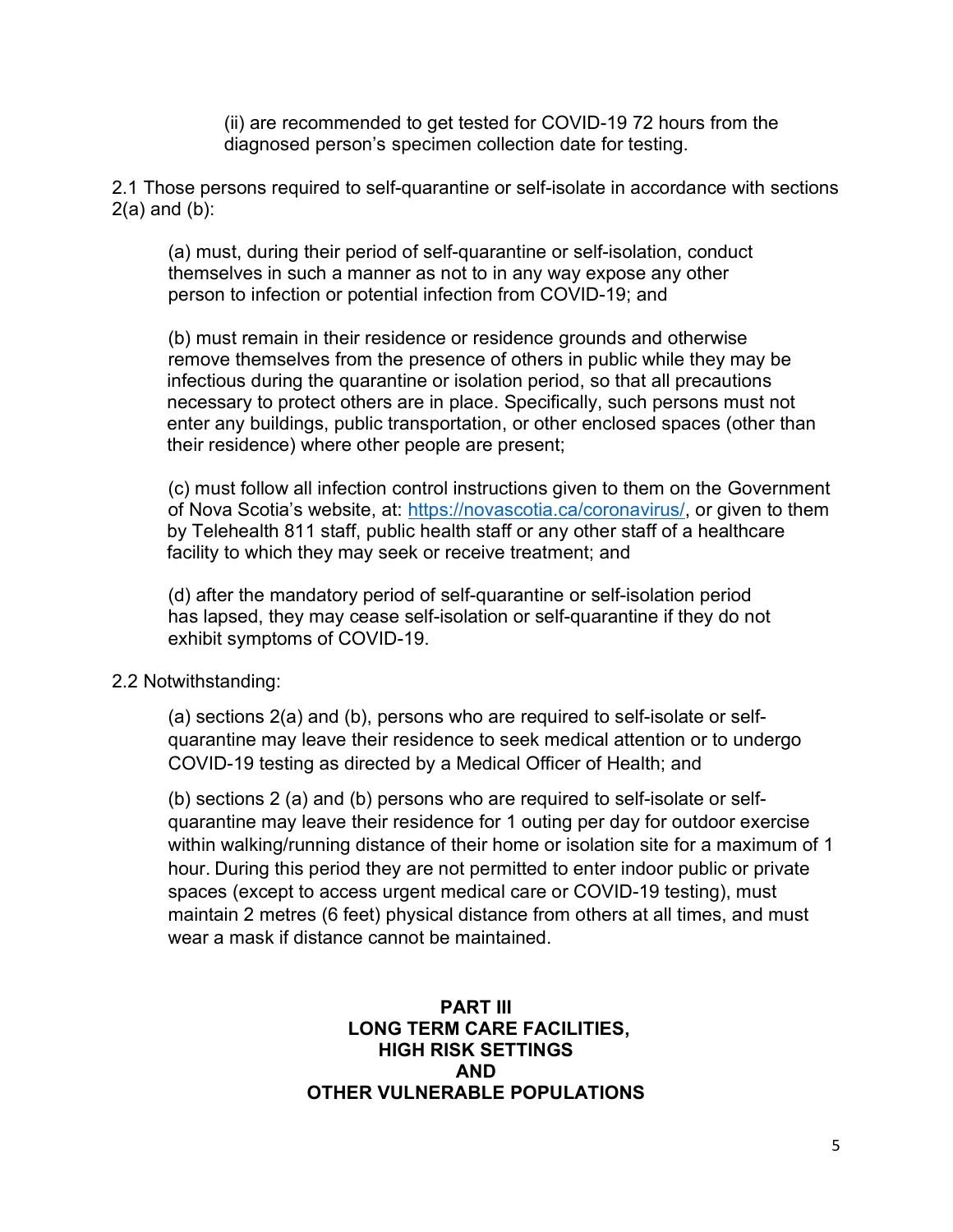3. Effective 12:01a.m. May 24, 2022, except where otherwise stated in this Order, the restrictions on long term care facilities and other vulnerable populations apply to all persons present and residing in Nova Scotia.

3.1 All long term care facilities licensed by the Minister of Seniors and Long Term Care under the Homes for Special Care Act must comply with Schedule "A" "COVID-19 Management Long Term Care Facilities Directive Under the Authority of the Chief Medical Officer of Health", dated October 4, 2021, as amended from time to time and located at:

https://novascotia.ca/dhw/ccs/documents/COVID-19-Management-in-Long-Term-Care-Facilities-Directive.pdf;

3.2 All long term care facilities licensed by the Minister of Seniors and Long Term Care under the Homes for Special Care Act may be open to volunteers and 5 fully vaccinated visitors at one time, in accordance with the terms and conditions set out in Schedule "A", "COVID-19 Management Long Term Care Facilities Directive Under the Authority of the Chief Medical Officer of Health", dated October 4, 2021, as amended from time to time and located at: https://novascotia.ca/dhw/ccs/documents/COVID-19-Managementin-Long-Term-Care-Facilities-Directive.pdf. Larger group visits are permitted within the facility for resident's special occasions on pre-scheduling with the facility administration.

3.2.1 Visitors to residents of long term care facilities licensed by the Minister of Seniors and Long Term Care under the Homes for Special Care Act must practice physical distancing of 2 metres (6 feet), except for initial greeting with the resident, and must wear a mask and be fully vaccinated in accordance with the COVID-19 Mandatory Vaccination Protocol for High-Risk Settings (the "Protocol"), located at: https://novascotia.ca/coronavirus/docs/COVID-19-Protocol-for-mandatory-vaccinationhigh-risk-settings-en.pdf.

3.3 All residents in homes licensed by the Minister of Community Services under the Homes for Special Care Act are open to 5 fully vaccinated visitors at one time in accordance with the terms and conditions set out in the "Covid 19 Management in DSP Licensed Homes-Guidelines" as amended from time to time.

3.3.1 Except for foster homes, all residents in child caring facilities licensed, approved or operated by the Minister of Community Services under the Children and Family Services Act may be open to 5 fully vaccinated visitors at one time in accordance with the terms and conditions set out in the "Coronavirus (COVID) Child Welfare Practice Guidelines" as amended from time to time.

3.3.2 The masking requirements contained in Section 2.4 of Schedule "A" "COVID-19 Management Long Term Care Facilities Directive", as amended from time to time and located at: https://novascotia.ca/dhw/ccs/documents/COVID-19-Management-in-Long-Term-Care-Facilities-Directive.pdf also apply to the following high-risk settings:

 (a) Homes licensed by the Minister of Community Services under the Homes for Special Care Act;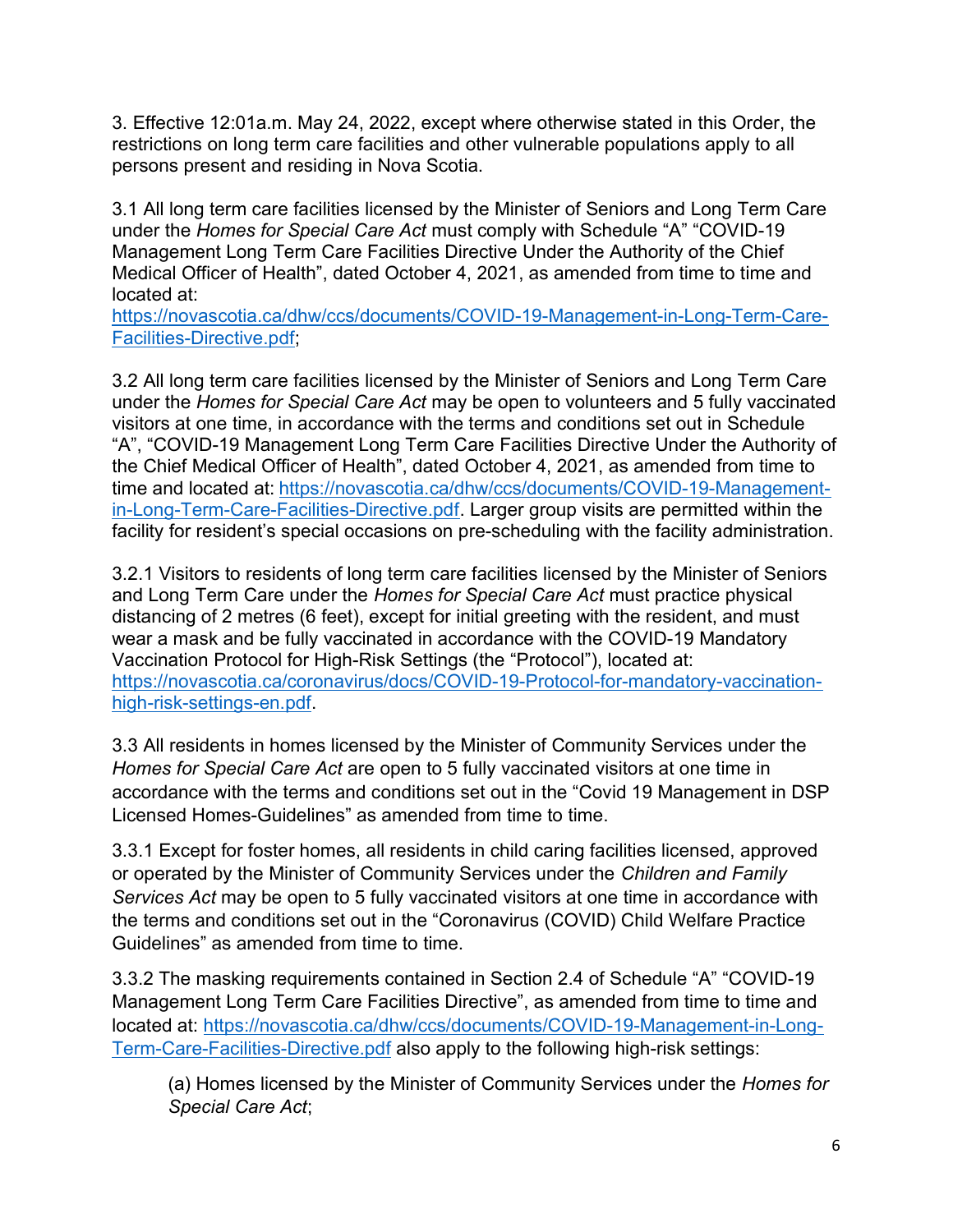(b) Child-caring facilities approved or operated by the Minister of Community Services under the Children and Family Services Act, except foster homes;

 (c) Organizations primarily funded by the Minister of Community Services that provide residential placements and supervision to:

 (i) Participants of the Disability Support Program, including Temporary Shelter Arrangements, Independent Living Support and Supervised Apartments; and

 (ii) Children and youth in the care of the Minister of Community Services under the Children and Family Services Act; and

 (d) Organizations primarily funded by the Minister of Community Services that provide Adult Day Programming for persons with disabilities.

3.4 For greater clarity, nothing in this Order prevents the:

 (a) discharge of a COVID-19 patient from a hospital to a long-term care or residential care facility;

 (b) transfer of a COVID-19 patient from community to a long-term care or residential care facility; or

 (c) return of a COVID-19 patient who has left a long-term care or residential care facility for healthcare services back to that facility after receiving treatment at a hospital.

3.5 Employers and operators in high risk settings, as well as employees, outside service providers, volunteers, visitors and designated care givers therein must adhere to the COVID-19 Mandatory Vaccination Protocol for High-Risk Settings (the "Protocol"), located at: https://novascotia.ca/coronavirus/docs/COVID-19-Protocol-for-mandatoryvaccination-high-risk-settings-en.pdf, and employers and operators must:

(a) verify proof of full vaccination from each employee, outside service provider, volunteer, visitor and designated care giver in accordance with the Protocol unless they have been granted an exception in accordance with the Protocol;

 (b) only retain information collected under subsection (a) until the termination of this Order; and

 (c) only use the information collected under (a) for the purpose of confirming that the employee, outside service provider, volunteer, visitor and designated care giver is fully vaccinated in accordance with the Protocol.